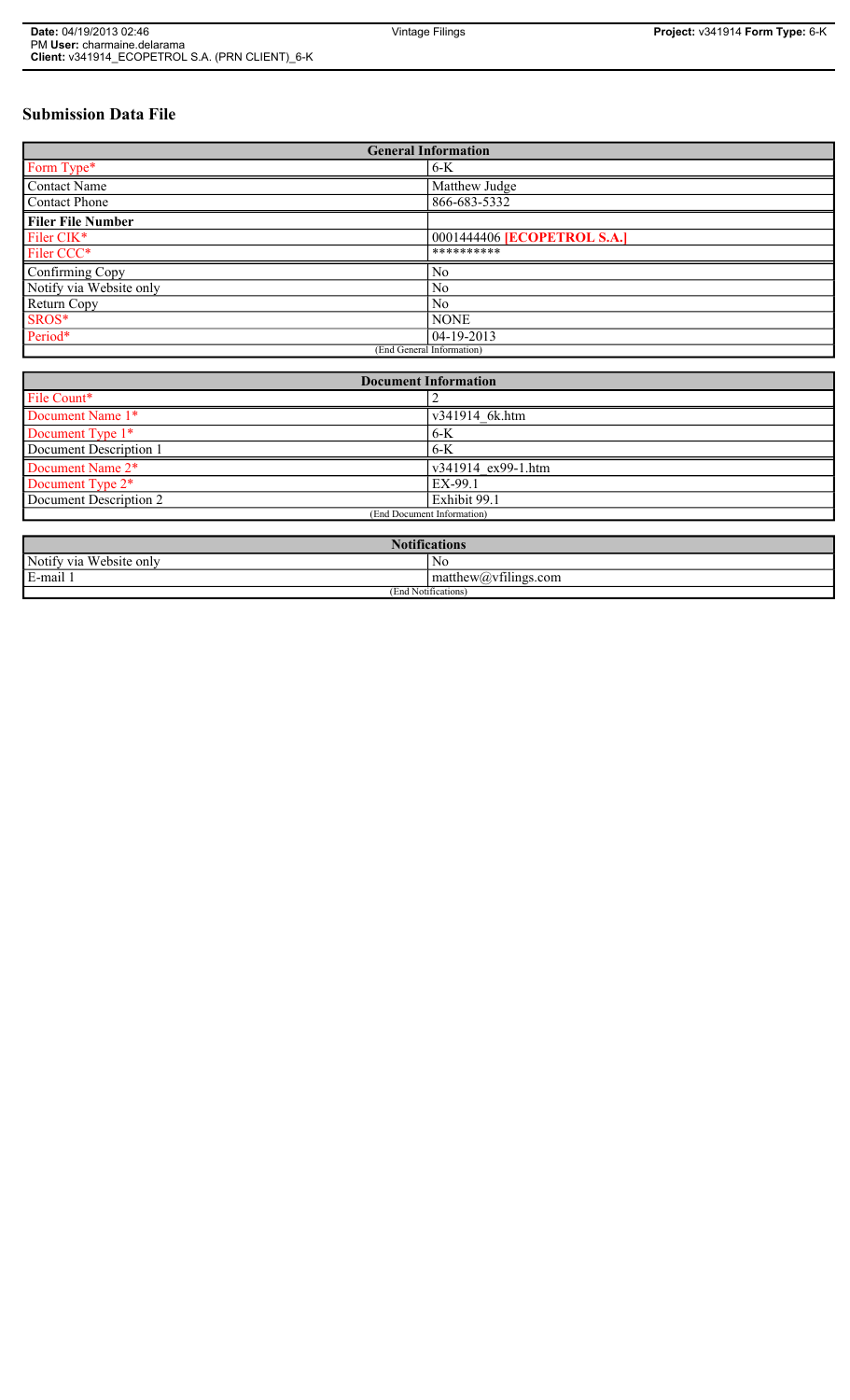#### **SECURITIES AND EXCHANGE COMMISSION Washington, D.C. 20549**

#### **FORM 6-K REPORT OF FOREIGN PRIVATE ISSUER PURSUANT TO RULE 13a-16 OR 15d-16 OF THE SECURITIES EXCHANGE ACT OF 1934**

April, 2013

Commission File Number: 333-153452

**ECOPETROL S.A.**

*(Exact name of registrant as specified in its Charter)*

Carrera 7 No. 37 – 69 BOGOTA – COLOMBIA

*(Address of registrant's principal executive offices)*

Indicate by check mark whether the registrant files or will file annual reports under cover Form 20-F or Form 40-F.

Form 20-F  $\boxtimes$  Form 40-F  $\Box$ 

Indicate by check mark if the registrant is submitting the Form 6-K in paper as permitted by Regulation S-T Rule 101(b)(1):

 $Yes$   $\Box$   $No$   $X$ 

Indicate by check mark if the registrant is submitting the Form 6-K in paper as permitted by Regulation S-T Rule 101(b)(7):

 $Yes$   $\square$ 

Indicate by check mark whether by furnishing the information contained in this Form, the registrant is also thereby furnishing the information to the Commission pursuant to Rule 12g3-2(b) under the Securities Exchange Act of 1934.

 $Yes$   $\Box$ 

If "Yes" is marked, indicate below the file number assigned to the registrant in connection with Rule 12g3-2(b): 82- N/A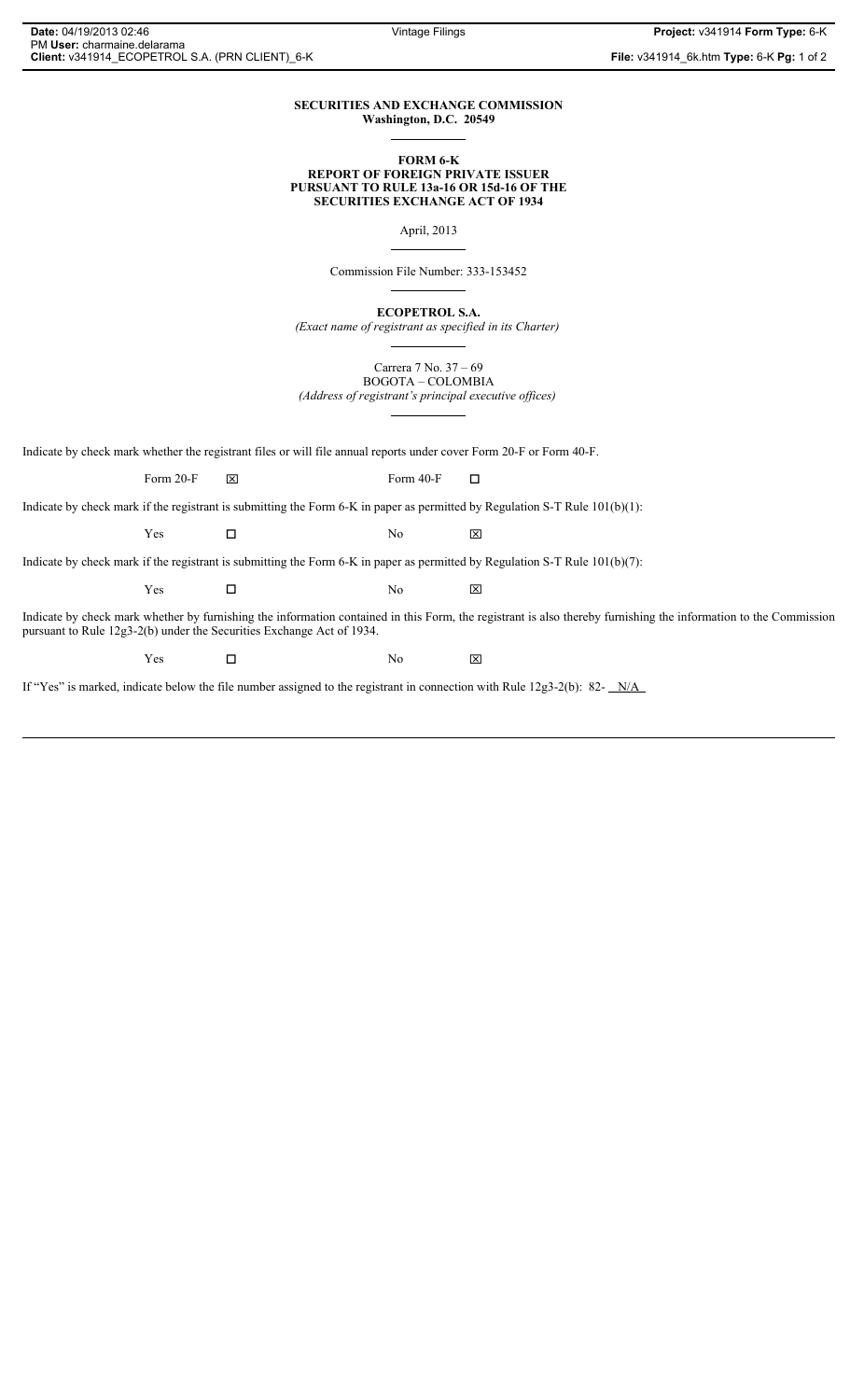# SIGNATURE

Pursuant to the requirements of the Securities Exchange Act of 1934, the Registrant has duly caused this report to be signed on its behalf by the undersigned, thereto duly authorized.

Date: April 19, 2013

Ecopetrol S.A.

By: /s/ Adriana M. Echeverri Name: Adriana M. Echeverri Title: Chief Financial Officer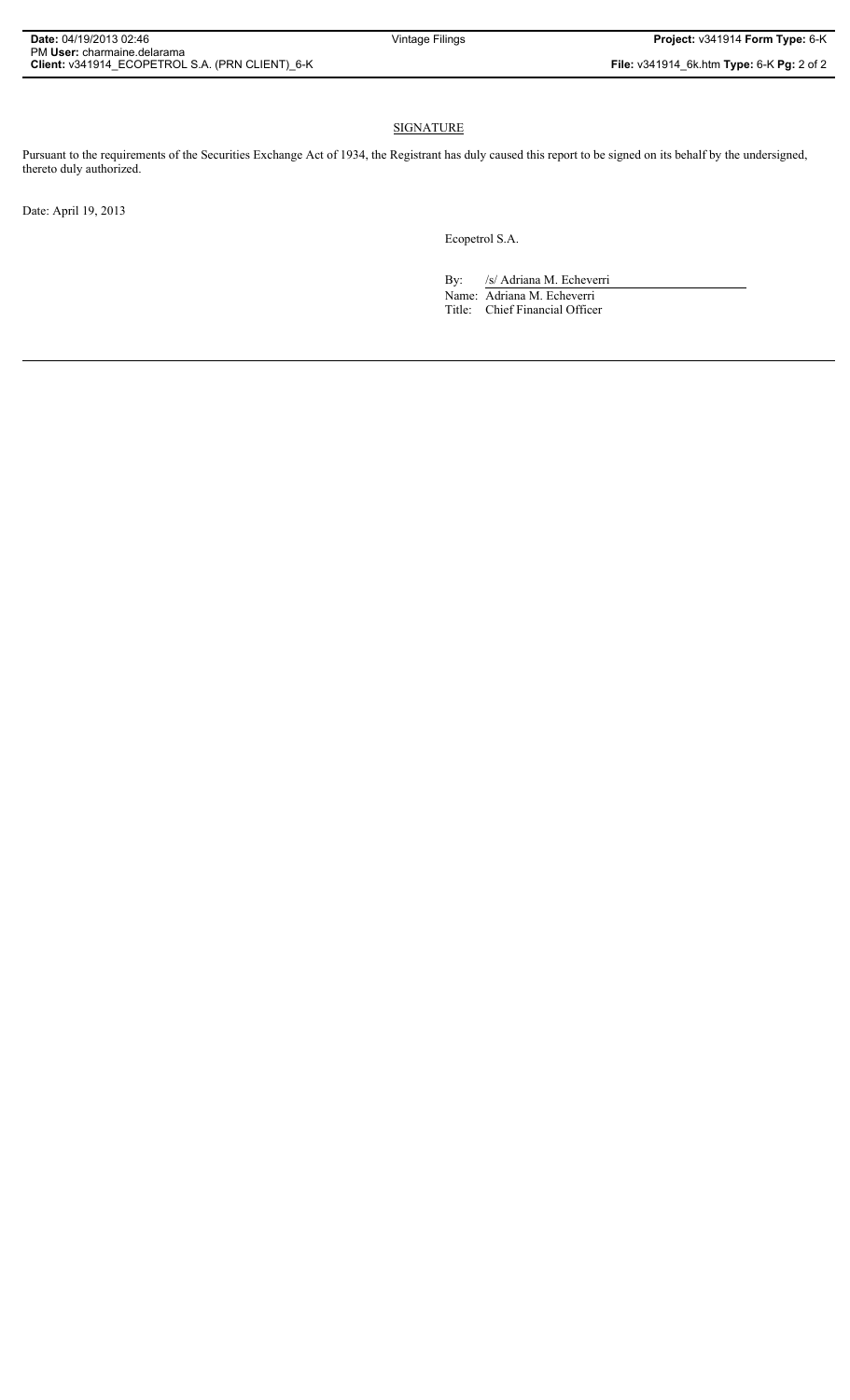## **ECOPETROL S.A.'S BOARD OF DIRECTORS APPROVES MEMBERSHIP OF COMMITTEES**

Ecopetrol S.A. reports that the Board of Directors has approved the membership of its internal committees, which will be the following:

#### **AUDIT COMMITTEE**

- Joaquín Moreno Uribe
- Roberto Steiner Sampedro (for the period 2013-2014 as financial-accounting expert in accordance with SOX Law requirements)
- **•** Amílcar Acosta Medina
- Luis Carlos Villegas E.
- Jorge Pinzón Sánchez

All of these are Independent members of the Board of Directors.

## **CORPORATE GOVERNMENT AND SUSTAINABILITY COMMITTEE**

- Amílcar Acosta Medina
- Joaquín Moreno Uribe
- Minister of Finance and Public Credit
- Minister of Mining and Energy
- Roberto Steiner Sampedro
- Jorge Pinzón Sánchez

### **COMPENSATION AND NOMINATION COMMITTEE**

- Fabio Echeverri Correa
- Minister of Finance and Public Credit
- Joaquín Moreno Uribe
- **•** Amílcar Acosta Medina

## **BUSINESSES COMMITTEE**

- Minister of Mining and Energy
- Minister of Finance and Public Credit
- Director of the National Planning Department
- Luis Carlos Villegas E.
- Joaquín Moreno Uribe
- Roberto Steiner Sampedro

Bogota, April 19, 2013

1